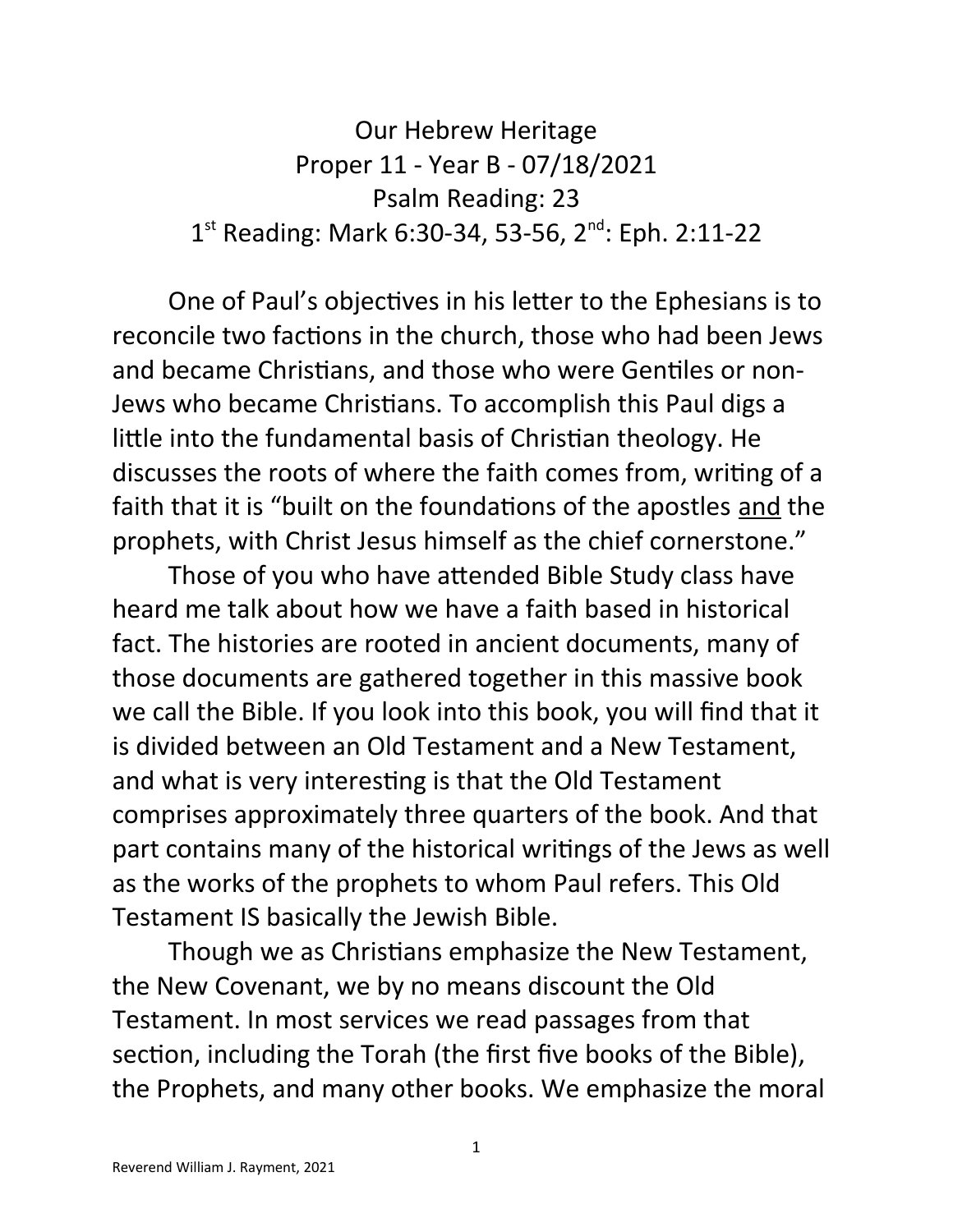rules laid down in the Ten Commandments and listed in Exodus. We take comfort in the Word of God through the Psalms, we justify our faith in Jesus Christ through the foresight of the prophets who were Hebrews who foretold the coming of the Messiah.

You know our services are loosely based on the practice in the ancient synagogues of reading from the Torah and having various rabbis comment on the scriptures, teaching all those interested about God, morality and faith. Even our prayers are based on prayers to God from the Bible, sometimes Psalms, sometimes from historical figures, sometimes from the prophets. Large chunks of our liturgy comes from the Old Testament and one of the most familiar and beloved benedictions even in modern times was spoken first by Aaron over three thousand years ago. He said, "May the Lord bless you and keep you, the lord make his face to shine upon you and be gracious to you. The Lord lift up his countenance upon you and give you peace." Part of our Hebrew Heritage.

A lot of our theology is based on the ancient writings from the Old Testament, from the cosmology of Genesis we come to understand that we are made in the image of God. From the pronouncements of Moses in Deuteronomy we understand that we have but one God. From the books of Daniel and Ezekiel we get glimpses of the future. The Hebrew part of our Bible is so important that Presbyterian Pastors going to seminary are required to take a whole year of ancient Hebrew. Though that is by no means enough to speak or read the language fluently it is enough to learn to translate these sacred writings from the original languages using the academic tools at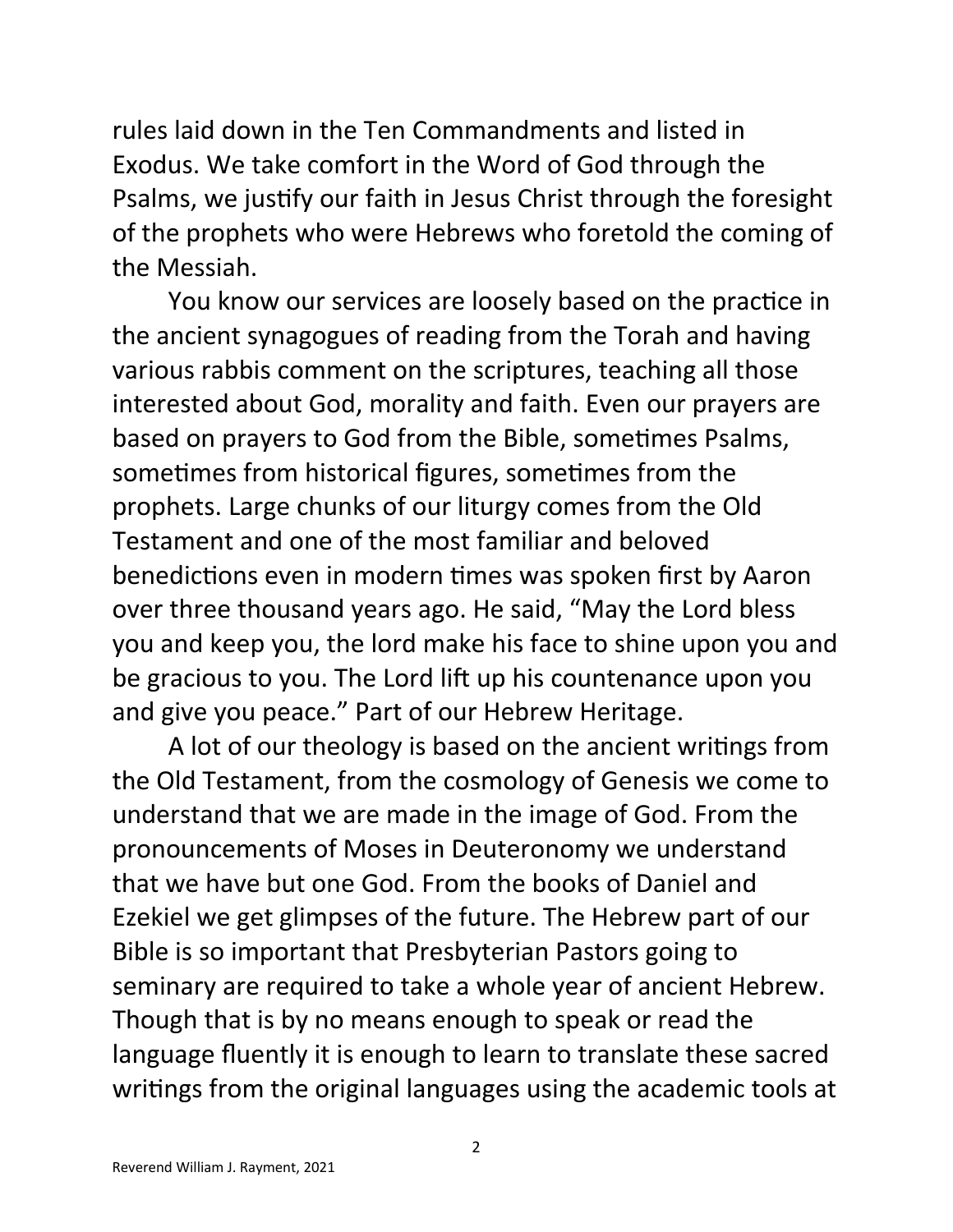our disposal. It also helps us to put the ancient writings into some kind of context.

The stories of the Old Testament are our stories, too. What Sunday School has not told the story of Noah? Or Moses and the Burning Bush? Or King Solomon the wise judging a case from his throne in Jerusalem, offering to divide a baby in half to determine who the real mother of a baby might be? What Christian thinking on the topic of evil in the world has not reflected on the life of Job? So, you can see that our faith is firmly grounded in the Hebrew faith.

Jesus himself was born a Jew, lived his life as a Jew, and relied on the Hebrew scriptures to explain to the people about the Messiah. Every Apostle was a Jew. Paul, the author of so many of the letters in the New Testament, was a Jew. He studied under one of the great rabbis of the time, Gamaliel, who is mentioned in the book of Acts advising the Sanhedrin to release the Apostles who had been arrested. So, all the authors of our sacred texts were raised in the Jewish tradition, steeped in Hebrew culture, and thus everything we understand about God and our Spiritual relationships comes through that filter.

In our reading (Ephesians 2:11-22) Paul, writing to some recent Pagan converts says, "Therefore, remember that formerly you who were Gentiles by birth...were separate from Christ, excluded from citizenship in Israel and foreigners to the covenants of the promise, without hope and without God in the world."

You may recall that God made several covenants with the people of Israel. He made a covenant with Noah, not to destroy the Earth by flood, with Abraham, to grow his family into a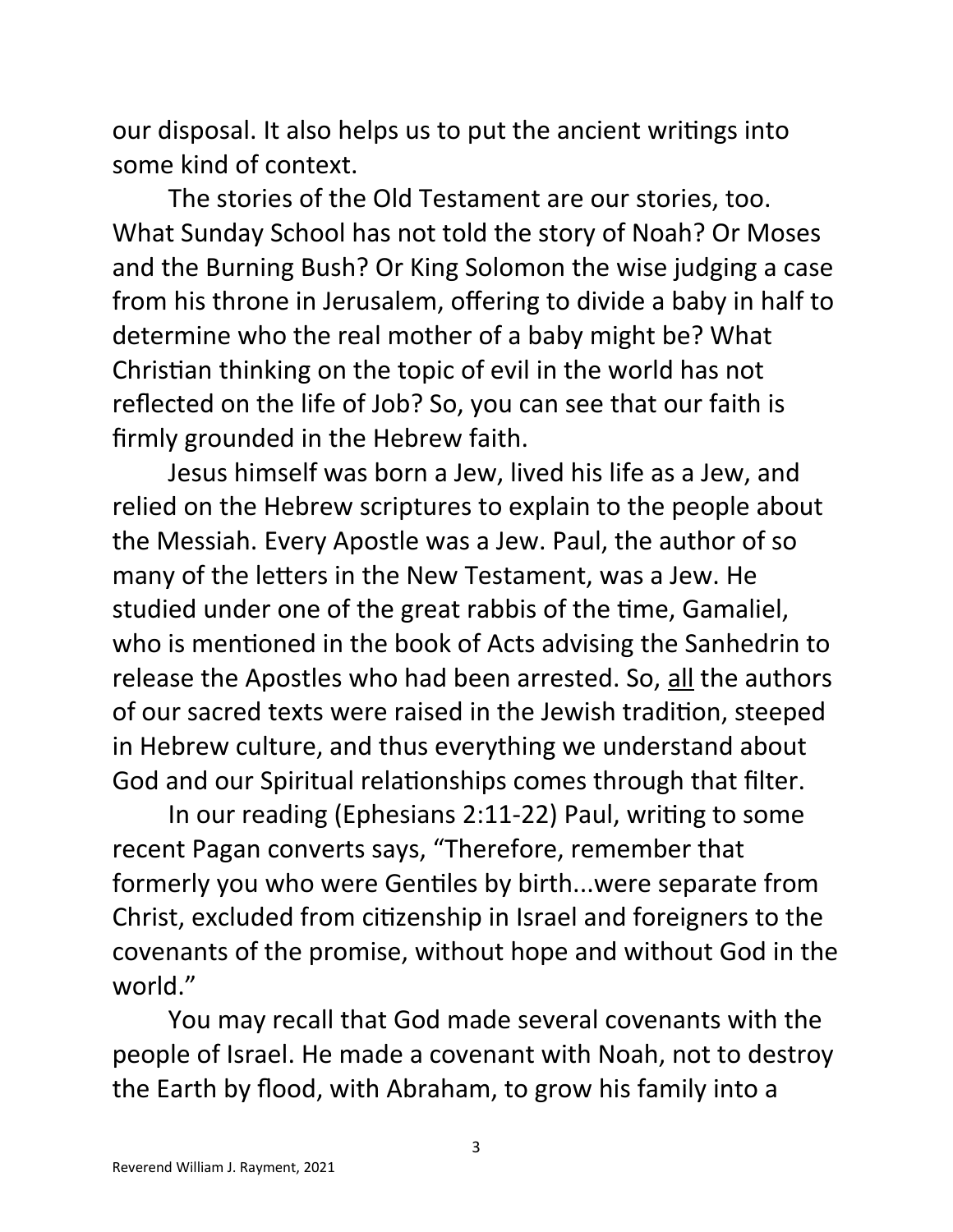great nation, and most especially with Moses, when God handed down the Ten Commandments, to give the law to the people and to rescue those who obeyed. We as Christians, just as the Hebrews, are heirs to those promises because of our faith in Jesus Christ, because we are spiritual descendants of those people.

As Paul tells the Ephesians, Jesus "is our peace, who has made the two groups one and has destroyed the barrier, the dividing wall of hostility." (v.14) Jesus did this by taking on the punishment for the sin of all humanity. Paul points this out elsewhere as well. In his letter to the Galatians he says that there is "Neither Greek nor Jew, slave nor free." (3:28) And so we come to understand that with Jew and Gentile, which includes everyone, we are all meant to be one people.

Of course, there are theological differences between Jews and Christians, but our common heritage means that there is a lot of common ground. The Ten Commandments is a case in point. These rules are considered important and a guide for morality in many nations around the world, places influenced by both faiths. In our own country the Ten Commandments can even be found in the US Supreme Court building.

The Ten Commandments define an ethic that teaches us how we should act toward God and toward one another. Christ made this clear when he said that you should "Love the Lord your God with all your heart and with all your soul and with all your mind and with all your strength, and Love your neighbor as yourself." This is a summary of the Ten Commandments made by Moses himself a millennia before. You may imagine a society not circumscribed by such boundaries.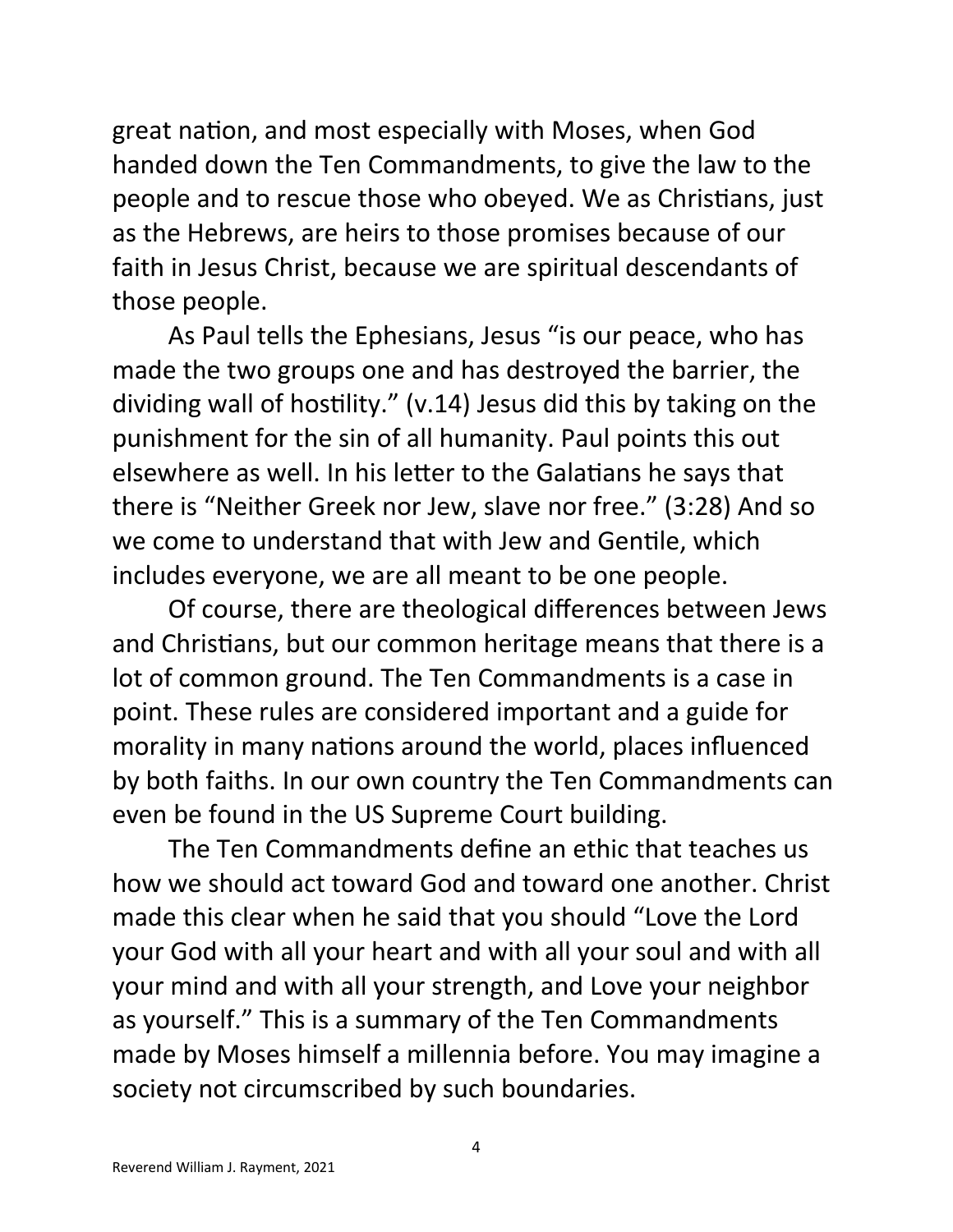The prophets, and stories like that found in the Book of Ruth have taught us concern for those who cannot care for themselves and for the stranger in a strange land. It is from Hebrew texts like Ecclesiastes that we have come to understand our place in the universe.

History is a funny thing. It defines who we are in the here and now, and yet most of us are not aware of the forces that brought us to this moment and continue to drive us forward. I think we are in some ways like a blindfolded person driven around a familiar city and then let loose on an unfamiliar byway. It takes us a while to get our bearings. But soon we recognize familiar structures and patterns, our memory, our learning, and our internal compass kicks in and we find our way home. But if we were let off without that knowledge, we might end up in the middle of lake, a state forest or on the edge of sinkhole.

We have Hebrew culture which was developed over centuries of struggle of slavery in Egypt, of wandering in the desert, of fighting wars with the Assyrians and Babylonian to thank for who we are not just as a faith but as a culture. For in both these regards we have been given the advantage of having a history, of having a heritage, of having a moral compass given to us by our Hebrew heritage. All these are vital assets that will lead us to where we ultimately want to be, on a path that takes us ever closer to God.